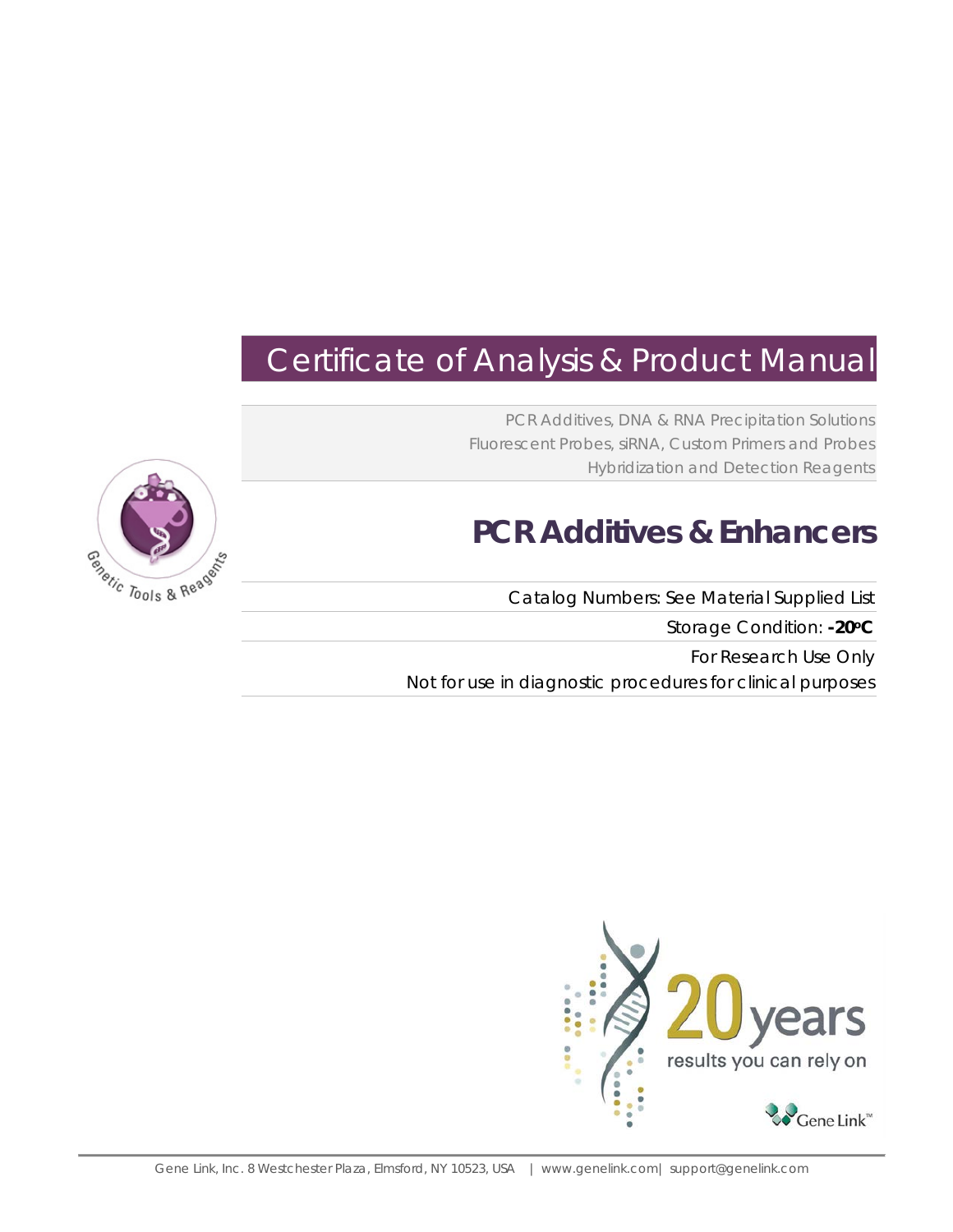## **Material Supplied**

Storage Condition: Store at -20°C

| <b>PCR Additives</b> |             |                                             |          |  |
|----------------------|-------------|---------------------------------------------|----------|--|
| Item                 | Catalog No. | Product                                     | Size     |  |
| $\Box$               | 40-3020-05  | dNTP 10mM                                   | $0.5$ mL |  |
| $\Box$               | 40-3021-11  | dNTP 2mM (10X)                              | $1.1$ mL |  |
| $\Box$               | 40-3022-16  | MgCl <sub>2</sub> ; 25 mM                   | 1.6 mL   |  |
| $\Box$               | 40-3023-16  | MgCl <sub>2</sub> ; 50 mM                   | $1.6$ mL |  |
| $\Box$               | 40-3059-10  | KCI: 300 mM                                 | 1 mL     |  |
| $\Box$               | 40-3053-10  | TMAC (Tetramethyl ammonium chloride) 100 mM | 1 mL     |  |
| $\Box$               | 40-3032-10  | Betaine; 5M                                 | 1 mL     |  |
|                      | 40-3031-10  | DMSO; 100%                                  | 1 mL     |  |

# **Certificate of Analysis & Product Specifications**

PCR additive solutions are a basic requirement for all molecular biology laboratories. Gene Link prepared a collection of common and popular solutions using nuclease free water and all are molecular biology grade.

Appropriate molarity solutions of each PCR additive are prepared and are validated for performance in PCR. All solutions are certified to be free of nucleases and nucleic acids and validated for use PCR as additives. Appropriate nuclease free handling, dispensing and storage conditions required.

**Manufacturing lot numbers are stated on the label of each product and accompanying packing slip.**

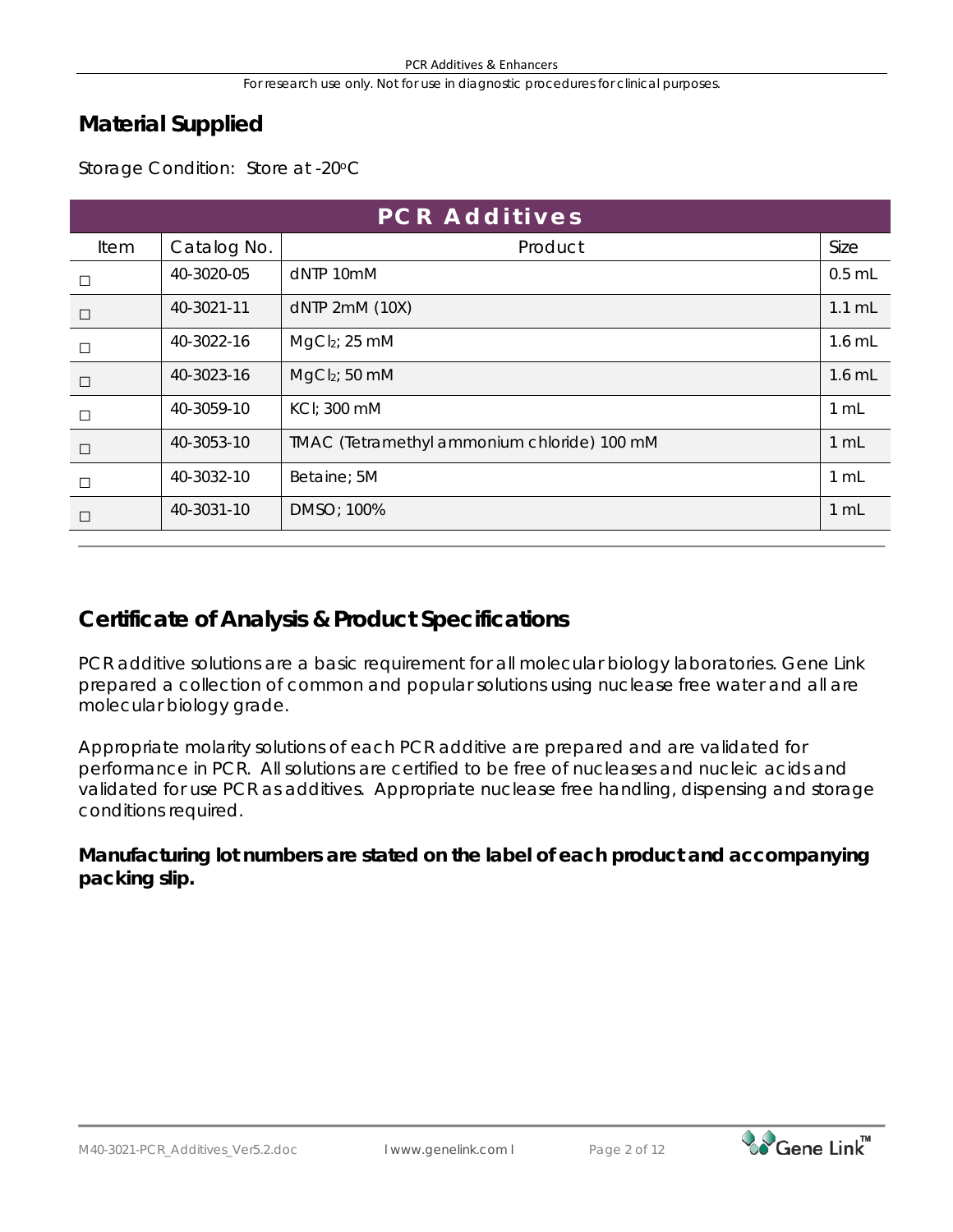# **Product Description & Application**

### **PCR Additives**

DNA polymerases need to elongate rapidly and accurately to function effectively *in vivo* and *in vitro*, yet certain DNA regions appear to interfere with their progress. One common problem is pause sites, at which DNA polymerase molecules cease elongation for varying lengths of time. Many strong DNA polymerase pauses are at the beginnings of regions of strong secondary structure such as template hairpins (1). Taq polymerase use in PCR suffers the same fate and GC-rich DNA sequences often require laborious work to optimize the amplification assay. The GC-rich sequences possess high thermal and structural stability, presumably because the high duplex melting temperature that permits stable secondary structures to form, thus preventing completion of a faithful replication (2).

Nucleotide analog 7-deaza dGTP is effective in reducing the secondary structure associated with GC rich region by reducing the duplex stability(4). Betaine, DMSO and formamide reduces the Tm and the complex secondary structure thus the duplex stability (1-5). Tetramethyl ammonium chloride (TMAC) actually increases the specificity of hybridization and increases the Tm. The use of TMAC is recommended in PCR conditions using degenerate primers and in combination with the use of DMSO. These PCR additives and enhancing agents have been used to increase the yield, specificity and consistency of PCR reactions. These additives may have beneficial effects on some amplification and it is impossible to predict which agents will be useful in a particular context and therefore they must be empirically tested for each combination of template and primers.

### **Betaine, DMSO & Formamide**

Betaine, DMSO and formamide helps in reducing the secondary structure of GC rich templates and assists amplification of these templates. Betaine is used at 3.5M to 0.1M, DMSO should be used between 2-8%, however 10% DMSO can reduce *Taq* polymerase activity by up to 50%. Formamide is generally used at 1- 5%. It has been our experience that the use of DMSO in combination with betaine is superior to using formamide.

### **TMAC**

TMAC is generally used at a final concentration of 15-100 mM to eliminate non-specific priming. TMAC increases the specificity of hybridization and increases the Tm. It should be used in combination with the use of DMSO and/or Betaine.

### **BSA & Gelatin**

BSA and gelatin stabilizes the Taq polymerase and is particularly effective when amplifying old/ancient DNA contain PCR inhibitors such as melanin. These are also helpful in reducing the loss of enzyme by nonselective adsorption to tube walls.



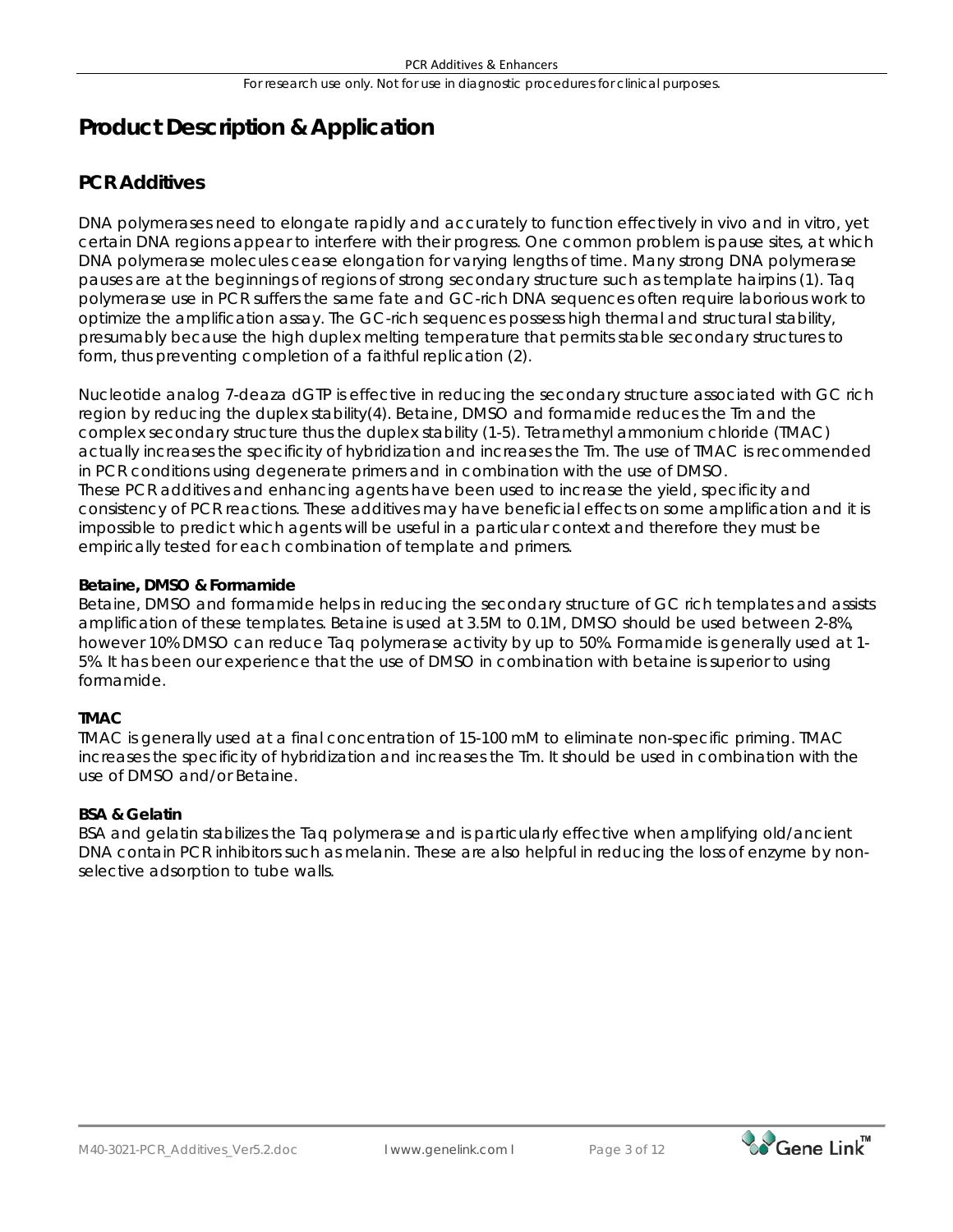| <b>PCR Additives &amp; Enhancers</b>                                           |                                                                                                                                                                 |                                                                                                                                                                                                                                                                                                                                                                                                     |  |  |
|--------------------------------------------------------------------------------|-----------------------------------------------------------------------------------------------------------------------------------------------------------------|-----------------------------------------------------------------------------------------------------------------------------------------------------------------------------------------------------------------------------------------------------------------------------------------------------------------------------------------------------------------------------------------------------|--|--|
| <b>Additive</b>                                                                | <b>Purpose &amp; Function</b>                                                                                                                                   | Concentration                                                                                                                                                                                                                                                                                                                                                                                       |  |  |
| 7-deaza-2'-<br>deoxyguanosine;<br>7-deaza dGTP                                 | GC rich region amplification.<br>Reduce the stability of duplex DNA                                                                                             | Totally replace dGTP with 7-deaza<br>dGTP; or use<br>7-deaza dGTP: dGTP at 3:1                                                                                                                                                                                                                                                                                                                      |  |  |
| Betaine<br>(N,N,N-trimethylglycine<br>[carboxymethyl]trimethyla<br>mmonium)    | Reduces Tm facilitating GC rich<br>region amplification. Reduces<br>duplex stability                                                                            | Use 3.5M to 0.1M betaine. Be sure to<br>use Betaine or Betaine (mono)hydrate<br>and not Betaine HCI.                                                                                                                                                                                                                                                                                                |  |  |
| <b>BSA</b><br>(bovine serum albumin)                                           | BSA has proven particularly useful<br>when attempting to amplify<br>ancient DNA or templates which<br>contain PCR inhibitors such as<br>melanin.                | BSA concentration of 0.01µg/µl to<br>0.1µg/ µl can be used.                                                                                                                                                                                                                                                                                                                                         |  |  |
| <b>DMSO</b><br>(dimethyl sulfoxide)                                            | DMSO is thought to reduce<br>secondary structure and is<br>particularly useful for GC rich<br>templates.                                                        | DMSO at 2-10% may be necessary for<br>amplification of some templates,<br>however 10% DMSO can reduce Taq<br>polymerase activity by up to 50% so it<br>should not be used routinely.                                                                                                                                                                                                                |  |  |
| Formamide                                                                      | Reduces secondary structure and<br>is particularly useful for GC rich<br>templates.                                                                             | Formamide is generally used at 1-5%.<br>Do not exceed 10%.                                                                                                                                                                                                                                                                                                                                          |  |  |
| Non-ionic detergents<br>e.g. Triton X-100, Tween 20<br>or Nonidet P-40 (NP-40) | Non-ionic detergents stabilise Taq<br>polymerase and may also supress<br>the formation of secondary<br>structure.                                               | 0.1-1% Triton X-100, Tween 20 or NP-40<br>may increase yield but may also<br>increase non-specific amplification. As<br>little as 0.01% SDS contamination of<br>the template DNA (left-over from the<br>extraction procedure) can inhibit PCR<br>by reducing Taq polymerase activity<br>to as low as 10%, however, inclusion of<br>0.5% Tween-20 or -40 will effectively<br>neutralize this effect. |  |  |
| <b>TMAC</b><br>(tetramethylammonium<br>chloride)                               | TMAC is used to reduce potential<br>DNA-RNA mismatch and improve<br>the stringency of hybridization<br>reactions. It increases Tm and<br>minimizes mis-pairing. | TMAC is generally used at a final<br>concentration of 15-100mM to<br>eliminate non-specific priming.                                                                                                                                                                                                                                                                                                |  |  |

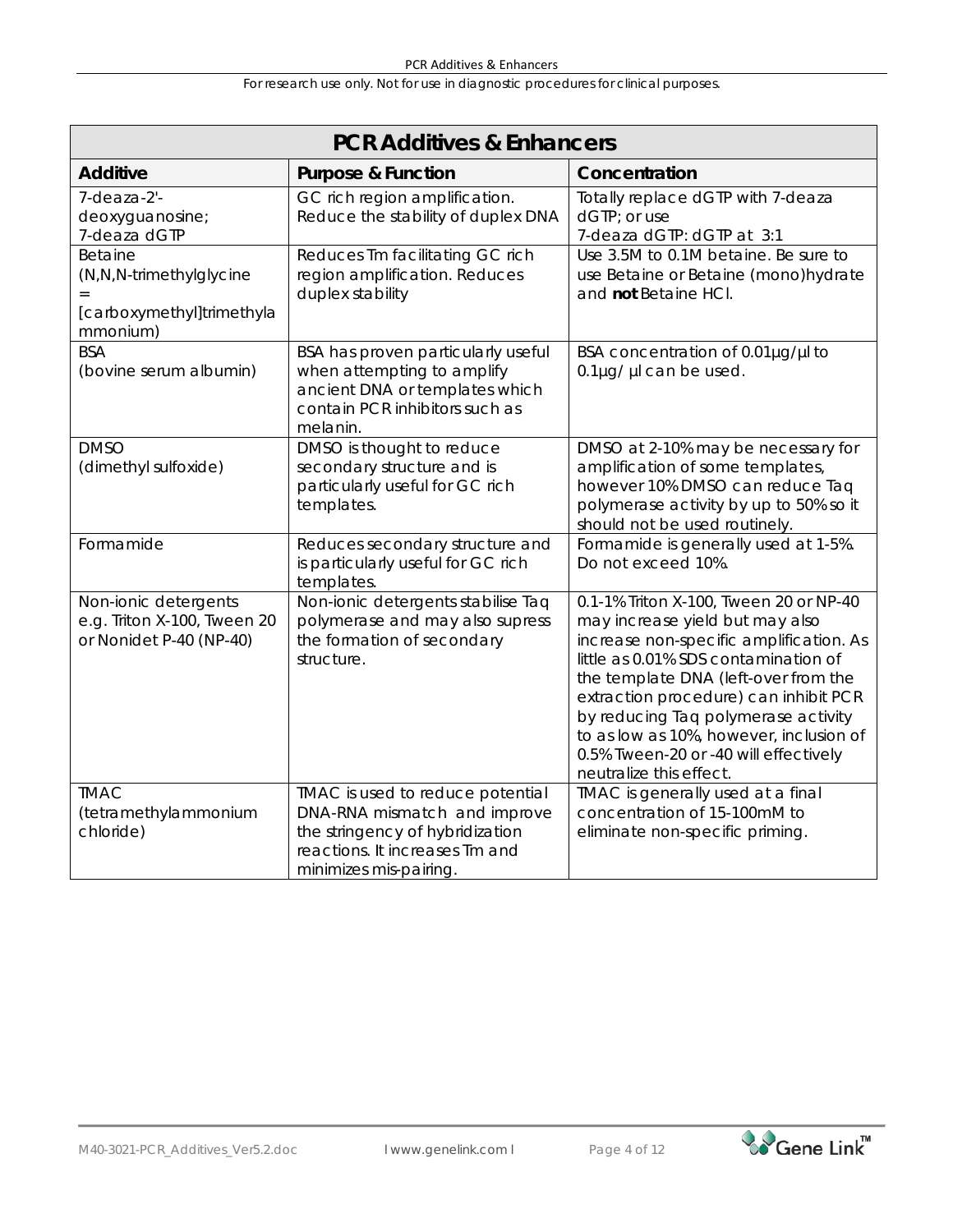### **Appendix**

### **PCR Components and Analysis**

#### **Buffer Condition**

PCR buffer conditions vary and it is imperative to optimize buffer conditions for each amplification reaction. At Gene Link most amplification reactions have been optimized to work with the following standard buffer condition, unless indicated.

| <b>Standard Gene Link PCR</b> |                  |
|-------------------------------|------------------|
|                               | <b>Buffer</b>    |
| 10 X PCR buffer               | 1 X PCR buffer   |
|                               |                  |
| 100 mM Tris-HCI pH 8.3        | $10 \text{ mM}$  |
| 500 mM KCI                    | 50 mM            |
| 15 mM MgCl2                   | $1.5 \text{ mM}$ |
| 0.01% Gelatin                 | 0.001%           |

#### **dNTP Concentration**

Standard dNTP concentration of 0.2mM of each base is used. See section on PCR additives when dNTP concentration is changed.

|                                         | Recipe         |  |  |
|-----------------------------------------|----------------|--|--|
| 2.0 mM dNTP Stock Solution Preparation* |                |  |  |
| 100 mM dGTP                             | $100 \mu$      |  |  |
| 100 mM dATP                             | $100 \mu$      |  |  |
| 100 mM dTTP                             | $100$ $\mu$    |  |  |
| 100 mM dCTP                             | $100 \mu$      |  |  |
| Water                                   | 4.6 ml         |  |  |
| <b>Total Volume</b>                     | 5 <sub>m</sub> |  |  |
| *Aliquot and freeze                     |                |  |  |

#### **MgCl2 Concentration**

The concentration of Mg<sup>++</sup> will vary from 1-5 mM, depending upon primers and substrate. Since Mg<sup>2+</sup> ions form complexes with dNTPs, primers and DNA templates, the optimal concentration of MgCl2 has to be selected for each experiment. Low Mg<sup>2+</sup> ions result in a low yield of PCR product, and high concentrations increase the yield of nonspecific products and promote mis-incorporation. Lower Mg<sup>2+</sup> concentrations are desirable when fidelity of DNA synthesis is critical. The recommended range of MgCl<sub>2</sub> concentration is 1-4 mM, under the standard reaction conditions specified. At Gene Link, using the standard PCR buffer with KCl, a final dNTP concentration of 0.2 mM, a MgCl2 concentration of 1.5 is used in most cases. If the DNA samples contain EDTA or other chelators, the MgCl2 concentration in the reaction mixture should be raised proportionally. Given below is an MgCl2 concentration calculation and addition table using a stock solution of 25 mM MgCl<sub>2.</sub>

| MgCl <sub>2</sub> Concentration & Addition Table                                          |  |                                                               |  |  |  |  |  |  |
|-------------------------------------------------------------------------------------------|--|---------------------------------------------------------------|--|--|--|--|--|--|
| Final concentration of MgCl2 in 50µl reaction mix, (mM) 1.0 1.25 1.5 1.75 2.0 2.5 3.0 4.0 |  |                                                               |  |  |  |  |  |  |
| Volume of 25mM MgCl2, µl                                                                  |  | $\vert 2.5 \vert 3 \vert 3.5 \vert 4 \vert 5 \vert 6 \vert 8$ |  |  |  |  |  |  |

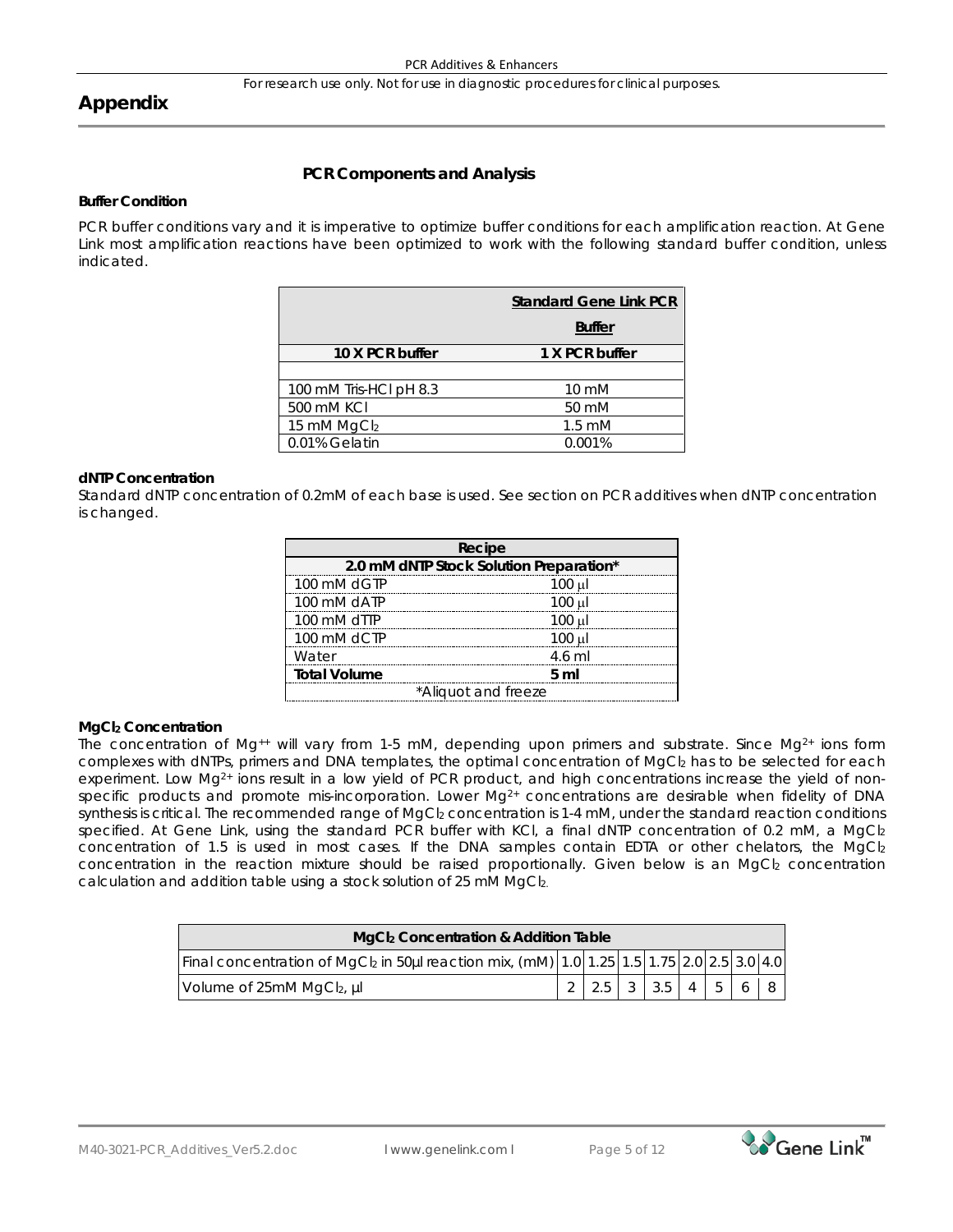#### **Primer Concentration**

The final concentration of primers in a PCR reaction is usually 0.5 to 1  $\mu$ M (micromolar). This is equivalent to 0.5 to 1 pmol/µl. For a 100 µl reaction you would add 50 to 100 pmols. At Gene Link we use 0.5 pmol/µl in the final PCR.

#### **Primer Reconstitution**

Stock Primer Mix: Dissolve the supplied 10 nmols of lyophilized Genemer<sup>™</sup> in 100 µl sterile TE. The 10 nmols of primers when dissolved in 100 µl will give a solution of 100 µM i.e. 100 pmols/µl.

Primer Mix: Prepare a 10 pmols/µl Primer Mix solution by a ten fold dilution of the stock primer mix. Example: Add 180 µl sterile TE to a new tube, to this tube add 20 µl of primer stock solution. Label this tube as Primer Mix 10 pmols/µl.

#### **Amplification Thermal Cycling**

**Hot Start:** It is essential to have a 'Hot Start' profile for amplification of any fragment from a complex template like human genomic DNA. Taq polymerase has low activity at room temperature and it is essential to minimize any mispriming in the first cycle of amplification. A typical hot start profile is given below. Various enzyme preparations are available which are activated by heat in the first cycle. A simple hot start protocol is given below that can be used with regular Taq polymerase. See the section on PCR additives for amplification of products from high GC content templates.

| <b>Hot Start</b>                        |                     |      |  |  |  |
|-----------------------------------------|---------------------|------|--|--|--|
| Time & Temperature<br>Cycles<br>Step    |                     |      |  |  |  |
| Initial<br>Denaturation                 | 95 °C for 5 minutes |      |  |  |  |
| Annealing                               | 60 °C Hold Infinity | Hold |  |  |  |
| Comments: Add Taq premix while on hold. |                     |      |  |  |  |

#### **Amplification File**

The initial denaturation step at 94 °C for 30 seconds is sufficient for all templates. The number of cycles is usually set to 30 and is sufficient to amplify 1-10 µg of product depending on the initial concentration of template. A higher number of cycles from 35-45 cycles may be used, but internal priming on the product and over amplification of unwanted bands often result from over-cycling. Generally, it is better to focus on optimizing reaction conditions than to go beyond 35 cycles.

| <b>Typical Amplification File</b>                    |                |          |        |  |  |
|------------------------------------------------------|----------------|----------|--------|--|--|
| <b>Step</b>                                          | Temperature    | Time     | Cycles |  |  |
| Denaturation                                         | 94 °C          | 30 sec.  |        |  |  |
| Annealing                                            | $\star$        | 30 sec.  | 30     |  |  |
| Elongation                                           | 72 °C          | 30 sec.  |        |  |  |
| Fill in                                              | $72^{\circ}$ C |          |        |  |  |
| Extension                                            |                | minutes  |        |  |  |
| Hold                                                 | $4^{\circ}$ C  | Infinity | Hold   |  |  |
| *Based on the Tm of the primers. Usually varies from |                |          |        |  |  |
| 50°C to 65°C                                         |                |          |        |  |  |

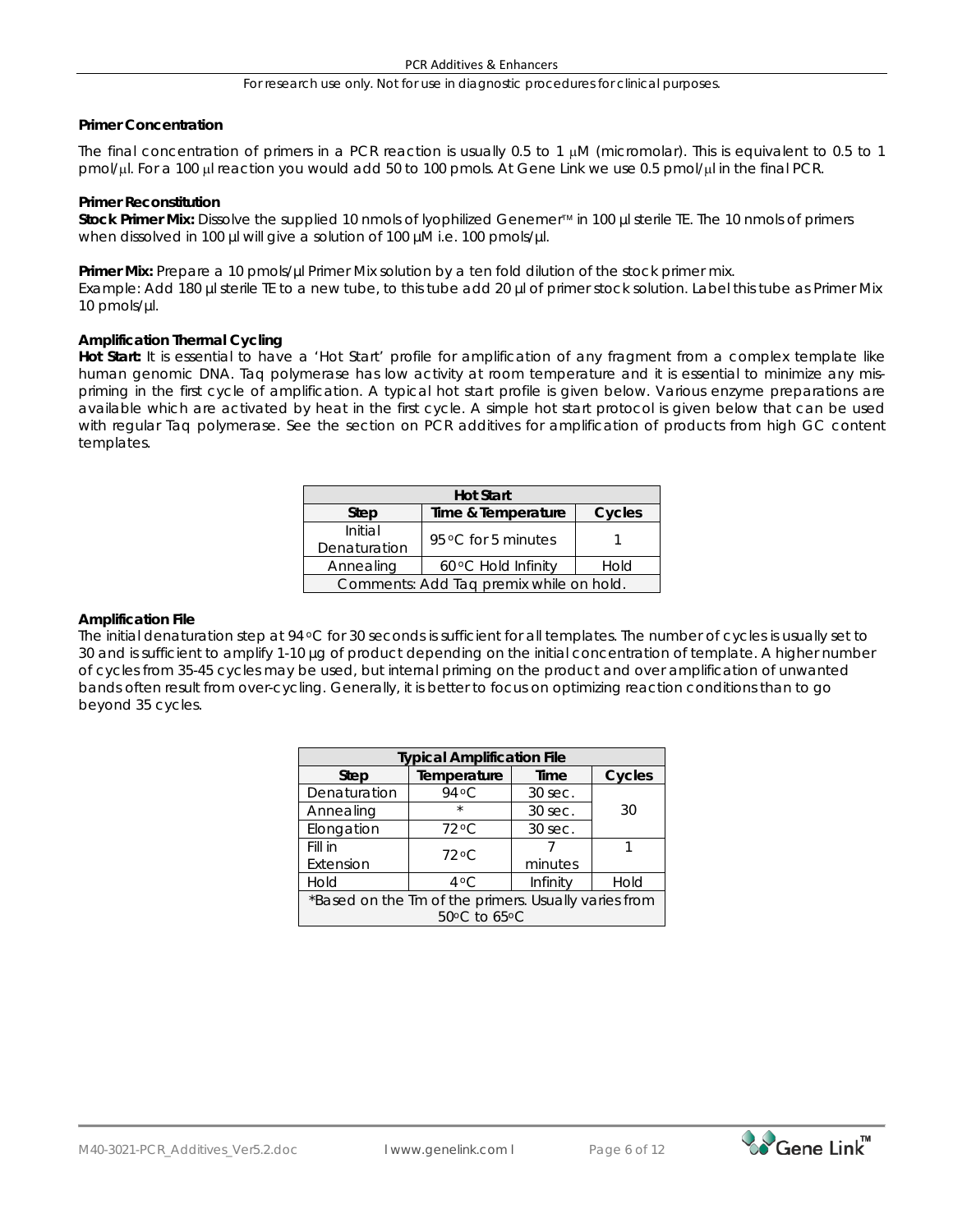#### **Typical Reaction Premix**

| Typical PCR Premix (/50µl)               |                |  |  |  |
|------------------------------------------|----------------|--|--|--|
| Component                                | Volume         |  |  |  |
| 10 x PCR Buffer                          | 5 µl           |  |  |  |
| 2.0 mM dNTP mix (each)                   | 5 <sub>µ</sub> |  |  |  |
| Primer Mix (10 pmol/µl each) or 2.5µl of | $2.5$ ul       |  |  |  |
| 10 pmol/µl of individual primer          |                |  |  |  |
| (final 25 pmol of each primer/50µl)      |                |  |  |  |
| $H_2O$                                   | $37.5$ $\mu$   |  |  |  |
| <b>Total Volume</b>                      | $50$ ul        |  |  |  |

#### **Typical PCR Reaction Mix**

| PCR reaction (/50µl)   |                 |  |  |
|------------------------|-----------------|--|--|
| Component              | Volume          |  |  |
| PCR premix             | 45 ul           |  |  |
| 100ng/µl diluted DNA   | 1 ul            |  |  |
|                        |                 |  |  |
| Hot start and then add |                 |  |  |
| Tag premix             | 5 <sub>ul</sub> |  |  |
|                        |                 |  |  |
|                        |                 |  |  |

#### **Taq Premix Preparation**

| Taq Premix (/50µl)                              |           |  |  |  |
|-------------------------------------------------|-----------|--|--|--|
| Component<br>                                   | Volume    |  |  |  |
| <b>PCR Premix</b>                               | 6 ul      |  |  |  |
| Taq polymerase (5 u/µl)                         | $0.25$ ul |  |  |  |
|                                                 |           |  |  |  |
| Add 5µl/50 µl rxn. After initial denaturation   |           |  |  |  |
|                                                 |           |  |  |  |
| Use 2.5 units of Taq for 100 µl reactions.      |           |  |  |  |
| Tag is usually supplied at a concentration of 5 |           |  |  |  |
| units/µl                                        |           |  |  |  |
|                                                 |           |  |  |  |

#### **Yield and Kinetics**

The target will be amplified by up to 10<sup>6</sup> fold in a successful reaction, but the amplification will usually plateau at 1-10µg. Thus, 1 pg of target sequence in the reaction is a good place to begin.

PCR reactions produce product in a nonlinear pattern. Amplification follows a typical exponential curve until some saturation point is reached. Generally products will not be further amplified once 1-5 µg has been generated. Saturation by one product of a reaction does not always prevent further amplification of other generally unwanted products. Overcycling may decrease the quality of an otherwise good reaction. When first optimizing a reaction, it is advisable to take samples every 5 or 10 cycles to determine the number of cycles actually needed.



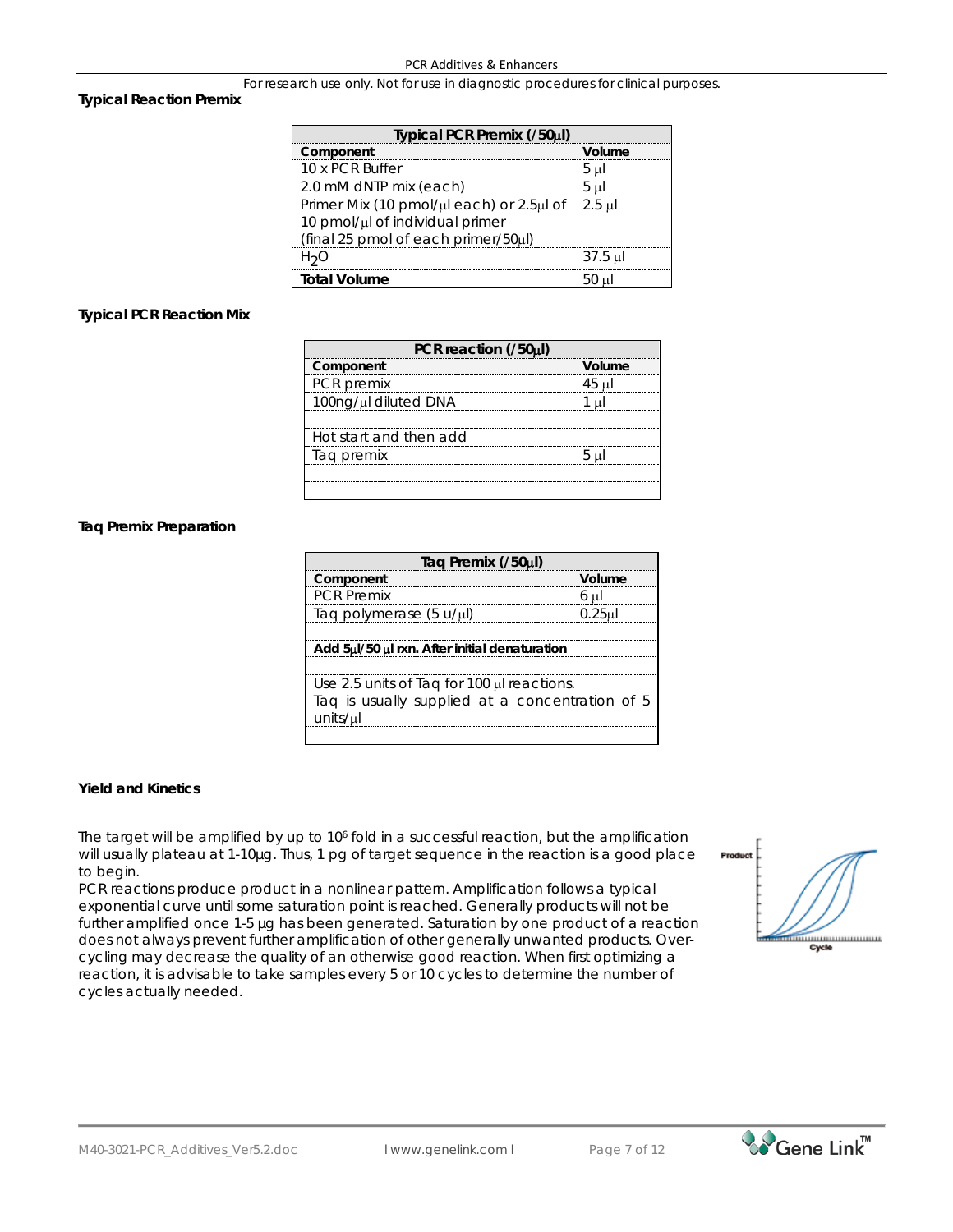#### **References:**

1. Kovarova, M; and Draber, P; (2000) New Specificity and yield enhancer for polymerase chain reactions (2000) Nucl. Acids. Res. 28: e70.

2. Henke, W., Herdel, K., Jung, K., Schnorr, D. and Stefan A. Loening, S. (1997) Betaine improves the PCR amplification of GC-rich DNA sequences. Nucl. Acids Res. 25: 3957-3958.

3. Daniel S. Mytelka, D.S., and Chamberlin, M.J.,(1996) Analysis and suppression of DNA polymerasepauses associated with a trinucleotide consensus. Nuc. Acids Res.,. 24:2774–278.

4. Keith, J. M., Cochran, D.A.E., Lala, G.H., Adams, P., Bryant, D.and Mitchelson, K.R. (2004) Unlocking hidden genomic sequence. Nucl. Acids Res. 32: e35.

5. Owczarzy, R., Dunietz, I., Behlke, M.A., Klotz, I.M. and Joseph A. Walder. (2003) Thermodynamic treatment of oligonucleotide duplex–simplex equilibria. PNAS, 100:14840-14845.

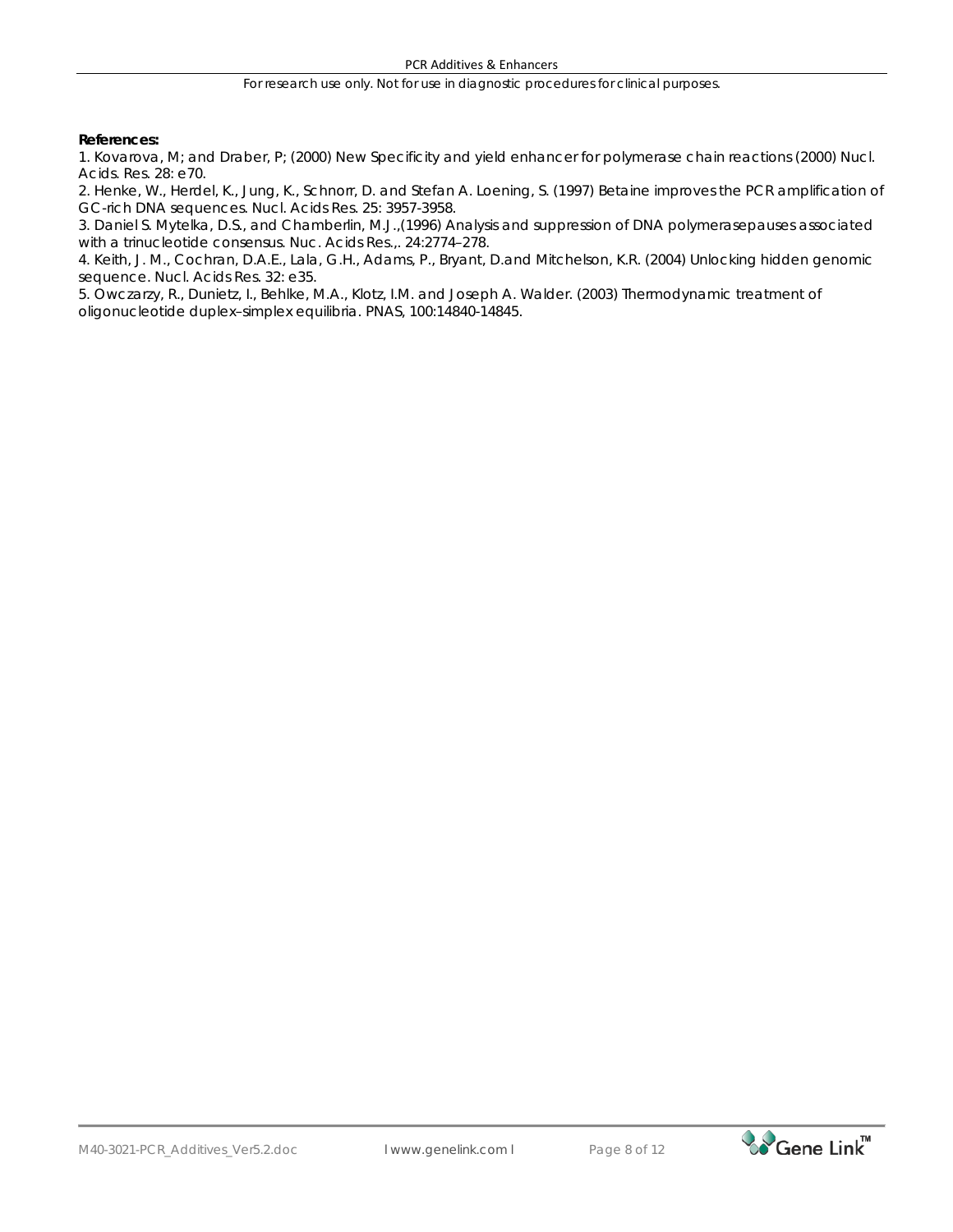# **Ordering Information**

| PCR Additives & Reagents                          |              |                  |  |
|---------------------------------------------------|--------------|------------------|--|
| Product                                           | Catalog No.  | <b>Unit Size</b> |  |
| Taq DNA Polymerase 300 units; 5 µ/µL; 60 µL       | 40-5200-30   | 300 units        |  |
| PCR Buffer Standard (10 X); 1.6 mL                | 40-3060-16   | $1.6$ mL         |  |
| PCR Buffer Mg Free (10 X); 1.6 mL                 | 40-3061-16   | $1.6$ mL         |  |
| Taq Polymerase Dilution Buffer; 1 mL              | 40-3070-10   | $1 \mathrm{m}$   |  |
| dNTP 2mM (10X); 1.1 mL                            | 40-3021-11   | $1.1 \text{ mL}$ |  |
| MgCl <sub>2</sub> ; 25 mM; 1.6 mL                 | 40-3022-16   | $1.6$ mL         |  |
| Omni-Marker™ Universal Unlabeled; 1 mL            | 40-3005-10   | 1 mL             |  |
| Primer and Template Mix; 500 bp; 40 reactions     | 40-2026-60PT | $100 \mu L$      |  |
| Nuclease Free Water, 10 X 1.6 mL                  | 40-3001-16   | 10 X 1.6 mL      |  |
| DMSO, 100%; 1 mL                                  | 40-3031-10   | 1 mL             |  |
| TMAC (Tetramethyl ammonium chloride) 100 mM; 1 mL | 40-3053-10   | 1 mL             |  |
| KCI 300 mM; 1 mL                                  | 40-3059-10   | 1 mL             |  |
| Betaine 5M; 1 mL                                  | 40-3032-10   | 1 mL             |  |

# Related Products Ordering Information

| DNA & RNA Precipitation Solutions                                                                                                                                                                                                                                                                                                                                                                                                        |                |                  |  |  |  |
|------------------------------------------------------------------------------------------------------------------------------------------------------------------------------------------------------------------------------------------------------------------------------------------------------------------------------------------------------------------------------------------------------------------------------------------|----------------|------------------|--|--|--|
| Product                                                                                                                                                                                                                                                                                                                                                                                                                                  | Catalog<br>No. | <b>Unit Size</b> |  |  |  |
| <b>DNA &amp; RNA Precipitation Solutions Pack</b><br>(contains the following; Glycogen Solution 10 mg/mL; 1 mL [40-5112-01];<br>Linear Acrylamide Solution 5mg/mL; 1 mL [40-5113-01] LiCI RNA Precipitation<br>Solution [40-5131-05]; Sodium Acetate DNA & RNA Precipitation Solution [40-<br>5132-05]; Sodium Chloride DNA & RNA Precipitation [40-5134-05] and<br>Ammonium Acetate 7.5M DNA & RNA Precipitation Solution [40-4135-05]) | 40-5130-00     | 1 Pack           |  |  |  |
| Glycogen Solution 10 mg/mL; 1 mL                                                                                                                                                                                                                                                                                                                                                                                                         | 40-5112-01     | 1 mL             |  |  |  |
| Linear Acrylamide Solution (Linear polyacrylamide, LPA; 5mg/mL); 1 mL                                                                                                                                                                                                                                                                                                                                                                    | 40-5113-01     | 1 mL             |  |  |  |
| LiCl RNA Precipitation Solution (7.5M LiCl, 50 mM EDTA pH 8.0); 50 mL                                                                                                                                                                                                                                                                                                                                                                    | 40-5131-05     | 50 mL            |  |  |  |
| Sodium Acetate 3M pH 5.5; DNA & RNA Precipitation Solution; 50 mL                                                                                                                                                                                                                                                                                                                                                                        | 40-5132-05     | 50 mL            |  |  |  |
| Potassium Acetate 3M pH 5.5; DNA & RNA Precipitation Solution; 50 mL                                                                                                                                                                                                                                                                                                                                                                     | 40-5133-05     | 50 mL            |  |  |  |
| Sodium Chloride 5M DNA & RNA Precipitation; 50 mL                                                                                                                                                                                                                                                                                                                                                                                        | 40-5134-05     | 50 mL            |  |  |  |
| Ammonium Acetate 7.5M DNA & RNA Precipitation Solution; 50 mL                                                                                                                                                                                                                                                                                                                                                                            | 40-5135-05     | 50 mL            |  |  |  |
| Ammonium Acetate 5 M DNA & RNA Precipitation Solution; 50 mL                                                                                                                                                                                                                                                                                                                                                                             | 40-5136-05     | 50 mL            |  |  |  |

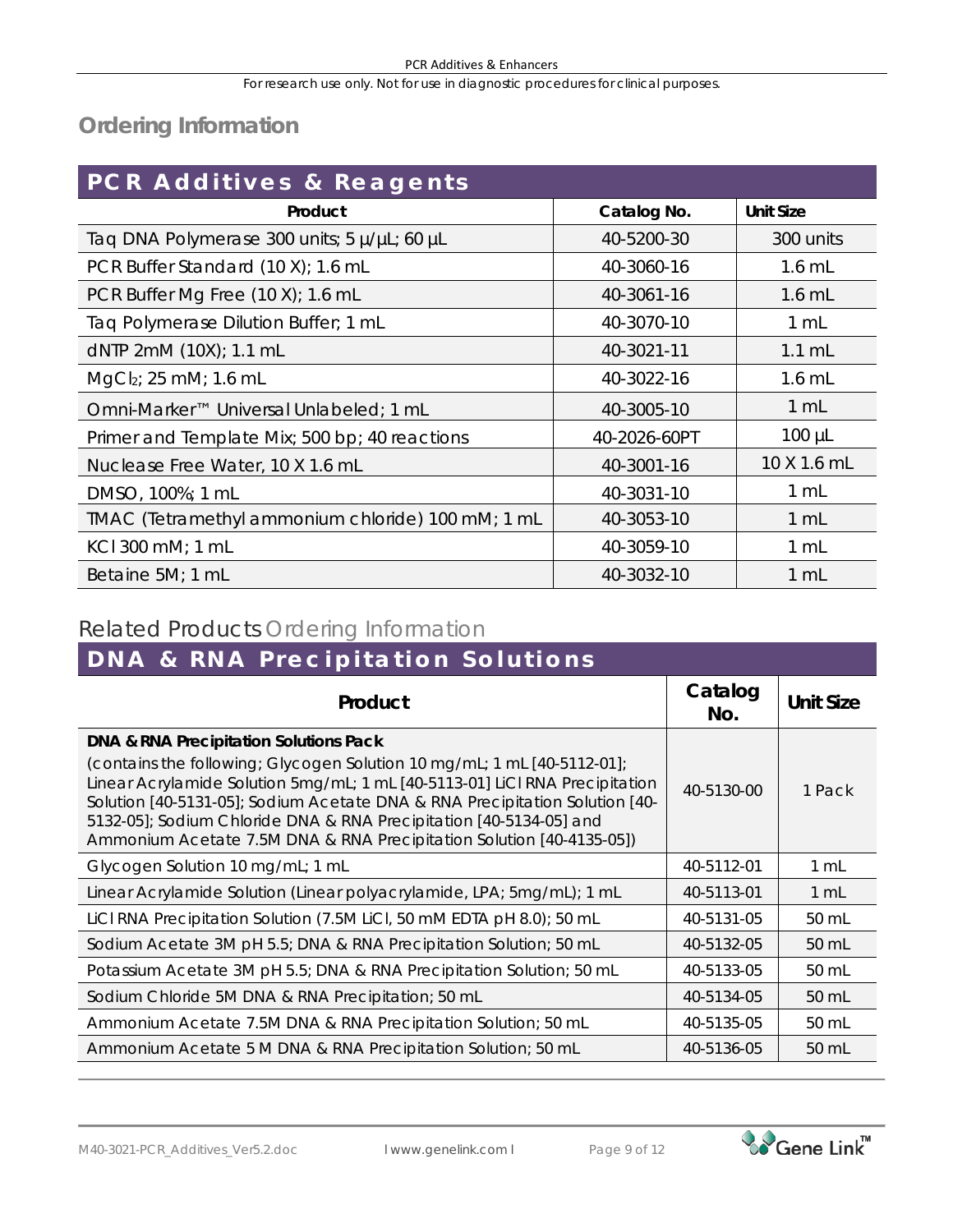## **Related Products Ordering Information**

| <b>DNA &amp; RNA Reconstitution Solutions</b>                                                                                                                                                                             |             |                    |  |  |
|---------------------------------------------------------------------------------------------------------------------------------------------------------------------------------------------------------------------------|-------------|--------------------|--|--|
| Product                                                                                                                                                                                                                   | Catalog No. | <b>Unit Size</b>   |  |  |
| DNA & RNA Reconstitution Solutions Pack (contains 50 mL each of DEPC<br>Treated Water [40-3000-05], Nuclease Free Water (DEPC Free) [40-3001-<br>05], TE pH 7.0 [40-5011-05] and RNA Reconstitution Solution [40-5014-05) | 40-3000-00  | 1 Pack             |  |  |
| RNA Reconstitution & Storage Solution (1 mM Sodium Citrate pH 6.4;) 10 X<br>$1.6$ mL                                                                                                                                      | 40-5014-16  | $10 \times 1.6$ mL |  |  |
| RNA Reconstitution & Storage Solution (1 mM Sodium Citrate pH 6.4); 50<br>mL                                                                                                                                              | 40-5014-05  | 50 mL              |  |  |
| TE Buffer 1X solution pH 7.0; 50 mL                                                                                                                                                                                       | 40-5011-05  | 50 mL              |  |  |
| TE Buffer 1X solution pH 7.5; 50 mL                                                                                                                                                                                       | 40-5012-05  | 50 mL              |  |  |
| TE Buffer 1X solution pH 8.0; 50 mL                                                                                                                                                                                       | 40-5013-05  | 50 mL              |  |  |
| Nuclease Free Water (DEPC Free); 10 X 1.6 mL                                                                                                                                                                              | 40-3001-16  | 10 X 1.6 mL        |  |  |
| Nuclease Free Water (DEPC Free;) 50 mL                                                                                                                                                                                    | 40-3001-05  | 50 mL              |  |  |
| Nuclease Free Water (DEPC Free); 500 mL                                                                                                                                                                                   | 40-3001-50  | 500 mL             |  |  |
| Nuclease Free Water (DEPC Free); 1L                                                                                                                                                                                       | 40-3001-01  | 1 <sup>L</sup>     |  |  |
| DEPC Treated Water; 10 X 1.6 mL                                                                                                                                                                                           | 40-3000-16  | 10 X 1.6 mL        |  |  |
| DEPC Treated Water: 50 mL                                                                                                                                                                                                 | 40-3000-05  | 50 mL              |  |  |
| DEPC Treated Water; 500 mL                                                                                                                                                                                                | 40-3000-50  | 500 mL             |  |  |
| DEPC Treated Water; 1L                                                                                                                                                                                                    | 40-3000-01  | 1 <sup>L</sup>     |  |  |

### **Omni - Marker™; Molecular Weight Size Standards for Gel Electrophoresis**

| Product                                               | Catalog No. | Unit Size      |
|-------------------------------------------------------|-------------|----------------|
| Omni- Marker™ DNA 1 kb mw Universal unlabeled; 500 µL | 40-3005-05  | $500 \mu L$    |
| Omni-Marker™ DNA 1 kb mw Universal unlabeled; 1 mL    | 40-3005-10  | $1 \text{ mL}$ |
| Omni-Marker™ DNA 100 bp mw Low unlabeled; 500 µL      | 40-3006-05  | $500 \mu L$    |
| Omni- Marker™ DNA 100 bp mw Low unlabeled; 1 mL       | 40-3006-10  | 1 mL           |

## **Loading Buffers; DNA non - denaturing and denaturing buffers**

| Product                                                   | Catalog No. | <b>Unit Size</b> |
|-----------------------------------------------------------|-------------|------------------|
| Loading Buffer 5X BPB/XC non-denaturing; 1 mL             | 40-3002-10  | 1 mL             |
| Loading Buffer 5X BPB/XC non-denaturing; 15 mL            | 40-3002-15  | $15 \text{ mL}$  |
| Loading Buffer 5X Orange G/XC non-denaturing; 1 mL        | 40-3004-10  | 1 mL             |
| Loading Buffer 5X Orange G/XC non-denaturing; 15 mL       | 40-3004-15  | $15 \text{ mL}$  |
| Loading Buffer 2X BPB/XC Denaturing for Sequencing; 1 mL  | 40-5027-10  | 1 <sub>mL</sub>  |
| Loading Buffer 2X BPB/XC Denaturing for Sequencing; 15 mL | 40-5027-15  | $15 \text{ mL}$  |

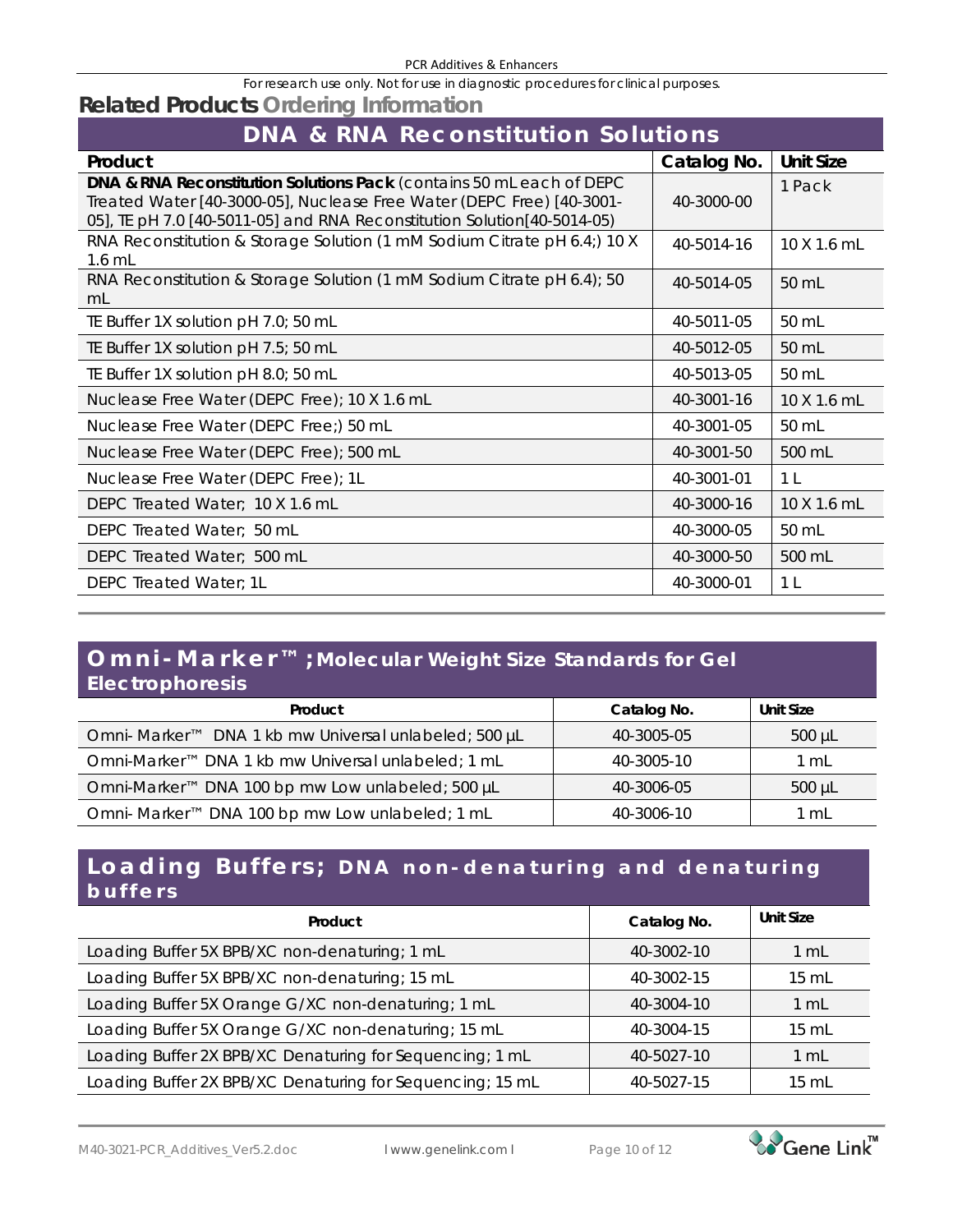#### PCR Additives & Enhancers

For research use only. Not for use in diagnostic procedures for clinical purposes.

| Electrophoresis Buffers & Hybridization Reagents                            |             |                  |  |
|-----------------------------------------------------------------------------|-------------|------------------|--|
| Product                                                                     | Catalog No. |                  |  |
| Agarose LE Molecular Biology Grade; 100 g                                   | 40-3010-10  | 100 <sub>q</sub> |  |
| Agarose LE Molecular Biology Grade; 500 g                                   | 40-3010-50  | 500 <sub>g</sub> |  |
| Hybwash A, Hybridization Wash Solution; 200 mL                              | 40-5020-20  | 200 mL           |  |
| Hybwash B, Hybridization Wash Solution; 200 mL                              | 40-5021-10  | 100 mL           |  |
| TAE Buffer; 50X Concentrate; 100 mL                                         | 40-3007-01  | 100 mL           |  |
| TAE Buffer; 50X Concentrate; 1 L                                            | 40-3007-10  | 1 L              |  |
| TBE Buffer; 5X Concentrate; 1 L                                             | 40-3008-10  | 1 <sup>L</sup>   |  |
| 10x Washing buffer; 200 mL                                                  | 40-5025-20  | 200 mL           |  |
| 10% Blocking solution; 100 mL                                               | 40-5026-10  | $100 \text{ mL}$ |  |
| 10x AP Detection buffer; 100 mL                                             | 40-5031-10  | $100 \text{ mL}$ |  |
| Lumisol™ I Hybridization Solution; contains formamide; 200 mL               | 40-5022-20  | 200 mL           |  |
| Lumisol™ II Hybridization Solution; for non-toxic hybridizations; 200<br>mL | 40-5023-20  | 200 mL           |  |
| Lumisol™ III Hybridization Solution; for oligo probes; 200 mL               | 40-5024-20  | 200 mL           |  |
|                                                                             |             |                  |  |